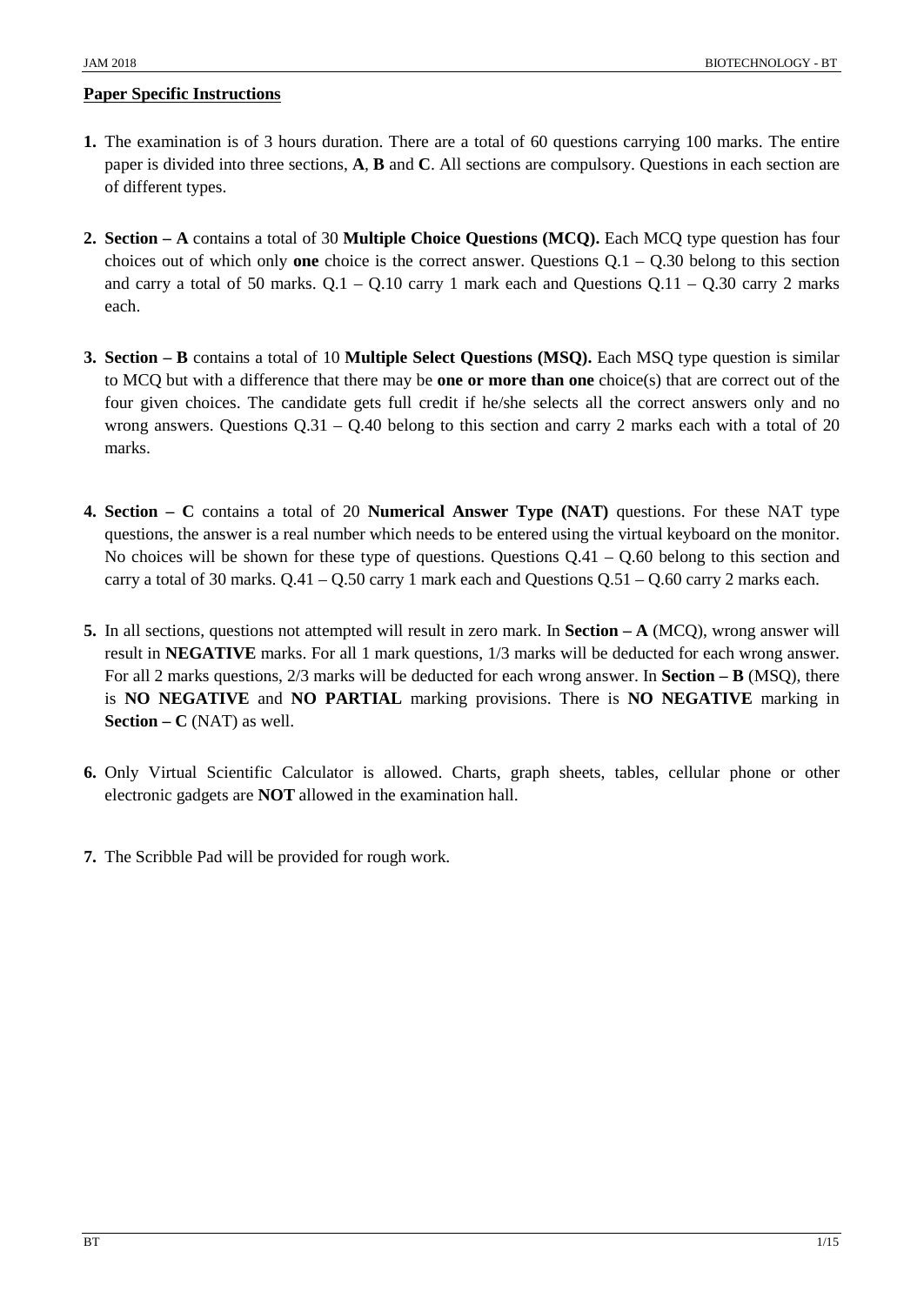# **SECTION – A**

## **MULTIPLE CHOICE QUESTIONS (MCQ)**

### **Q. 1 – Q.10 carry one mark each.**

- Q.1 Which one of the following protozoan parasites belongs to the phylum *Apicomplexa*?
	-
	- (A) *Toxoplasma gondii* (B*) Leishmania donovani*
	- (C) *Entamoeba histolytica* (D) *Trichomonas vaginalis*

Q.2 Which one of the following statements is **CORRECT** for *Mycoplasma*?

- (A) Their cells are of definite shape.
- (B) They are resistant to lysis by osmotic shock.
- (C) Their growth is not inhibited by penicillin.
- (D) They are nonpathogenic to human.

Q.3 Which one of the following organelles is enclosed by a single membrane?

- (A) Ribosome (B) Mitochondria
- (C) Endoplasmic reticulum (D) Centrosome

Q.4 Pyramid of energy in a forest ecosystem is

| (A) always inverted. | (B) dumb-bell shaped. |
|----------------------|-----------------------|
| (C) spindle shaped.  | (D) always upright.   |

Q.5 In the feedback regulation of an enzyme, the end product binds to the

| (A) active site of the enzyme. | (B) allosteric site of the enzyme. |
|--------------------------------|------------------------------------|
| (C) enzyme-substrate complex.  | (D) substrate.                     |

- Q.6 What is the source of electrons in photosynthesis?
	- (A) Carbohydrates (B) Water (C)  $CO<sub>2</sub>$  (D) NADH
- Q.7 The value of  $\lim_{n\to\infty} \frac{3n^2+5n+4}{4+2n^2}$  is (A) 0 (B) 0.75 (C) 1.5 (D) 3
- Q.8 Three vectors are as follows:  $\vec{a} = 3\hat{i} - 10\hat{j} + 7\hat{k}$  $\vec{b} = -9\hat{i} + 6\hat{j} - 47\hat{k}$  $\vec{c} = 11\hat{i} - 17\hat{k}$ The value of  $(\vec{a} + \vec{b}) \cdot \vec{c}$  is (A) 614 (B) 746 (C) 2 (D) 134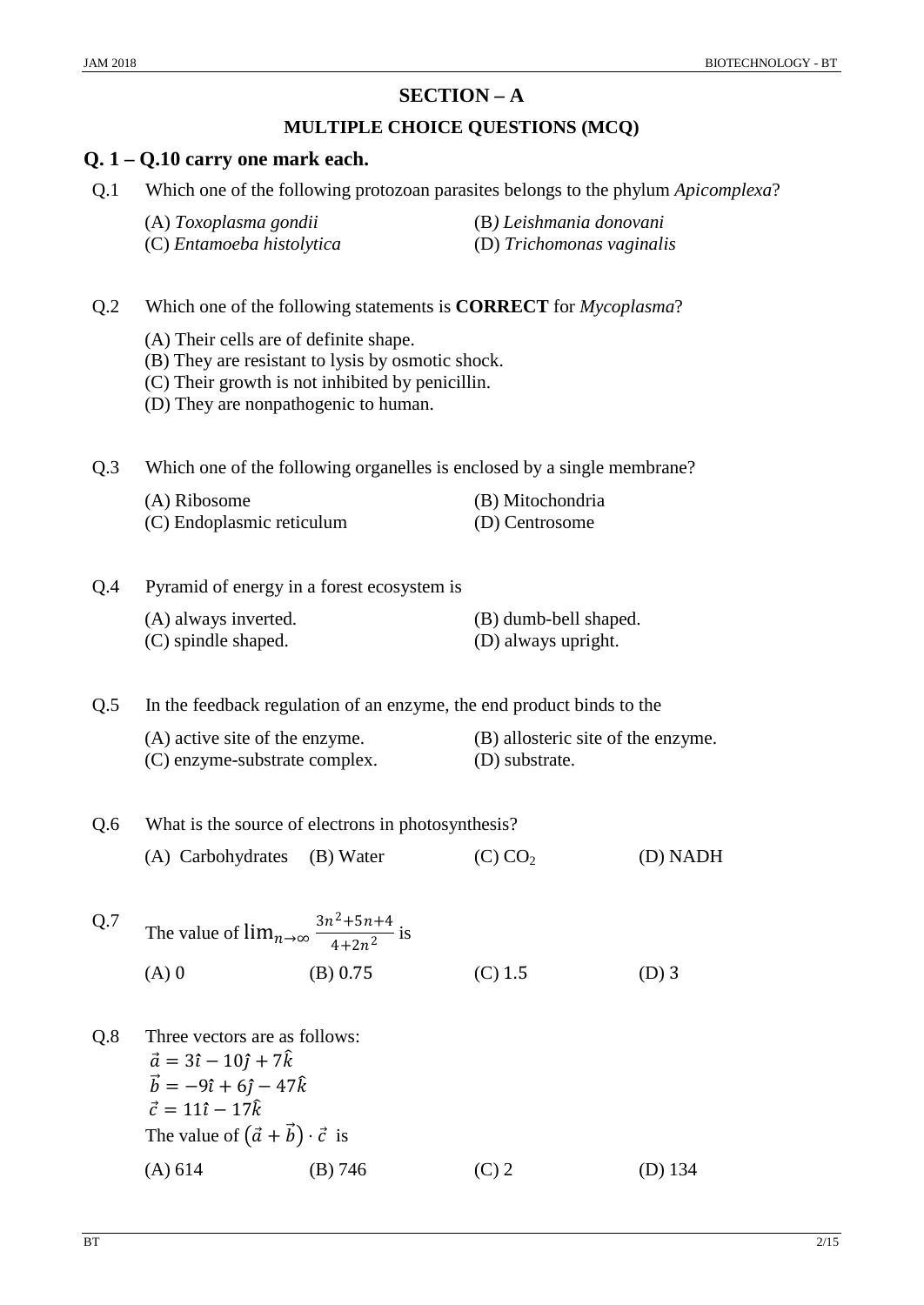Q.9 The logic operation (OR, AND, NOR or NAND) carried out by following circuit is



Q.10 The reaction of 11-*cis*-retinal with the lysine residue of a specific protein forms the lightsensitive pigment in the cells of retina. The light-sensitive pigment is an



(C) anhydride. (D) imine.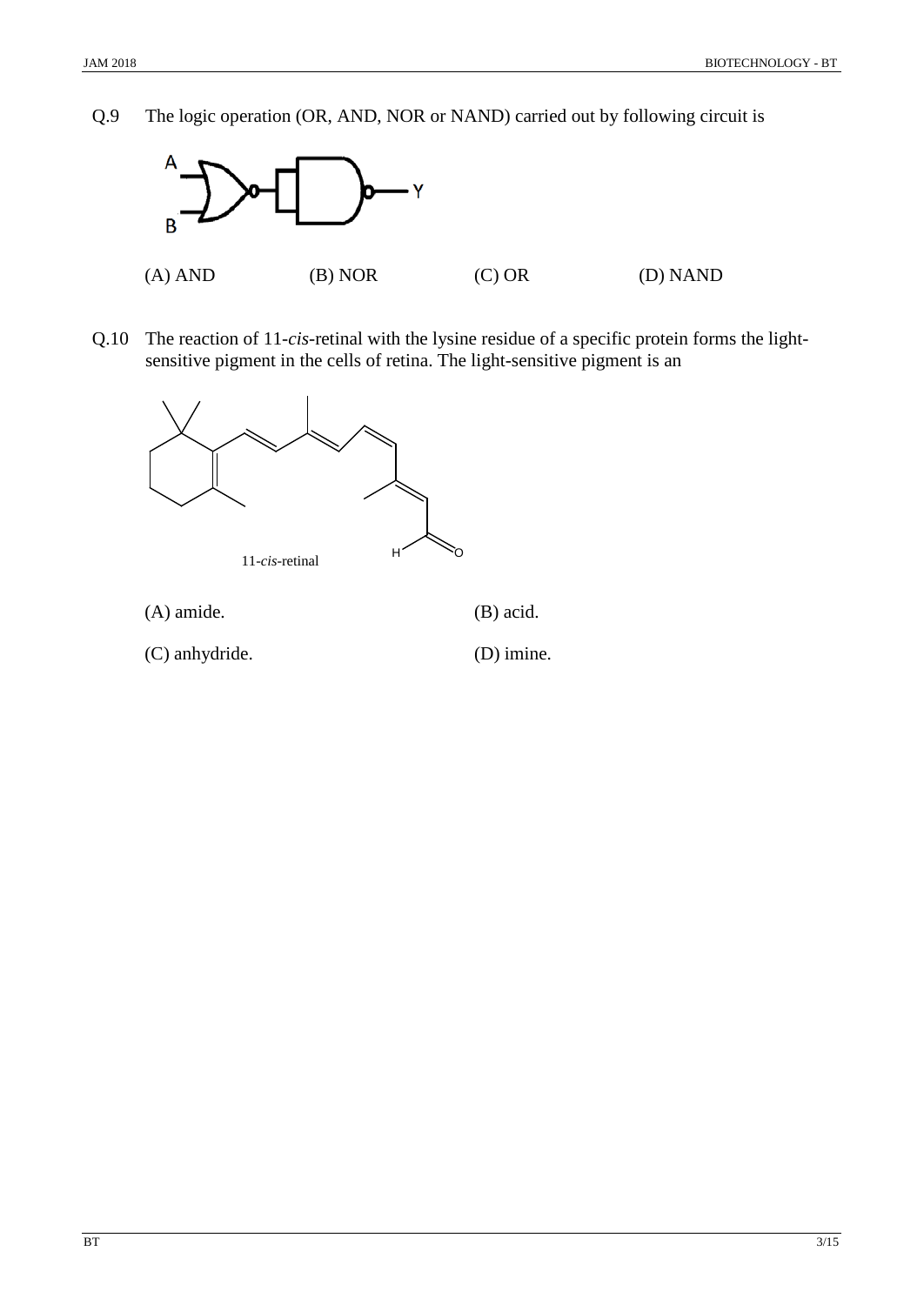#### **Q. 11 – Q. 30 carry two marks each.**

- Q.11 Viral capsids are made up of morphological subunits called capsomeres. One of the common capsomeres is icosahedral. The icosahedron is a regular polyhedron with
	- (A) 16 triangular facets and 12 vertices.
	- (B) 20 triangular facets and 12 vertices.
	- (C) 16 triangular facets and 16 vertices.
	- (D) 20 triangular facets and 16 vertices.
- Q.12 Which of the following feature(s) should be present in a protein to generate strong immune response (antibody production) in an animal?
	- I. At least one B-cell epitope
	- II. At least one T-cell epitope
	- III. Proteolytic cleavage site(s)

| $(A)$ I only | $(B)$ II and III | $(C)$ I and III | (D) I, II and III |
|--------------|------------------|-----------------|-------------------|
|              |                  |                 |                   |

Q.13 Match the entries in Group I with that in Group II.

#### **Group I Group II**

- P) Cholera toxin 1) Endotoxin Q) Diphtheria toxin 2) Neurotoxin R) Lipopolysaccharide 3) Enterotoxin S) Tetanus toxin 4) Cytotoxin  $(A)$  P-1, Q-2, R-3, S-4 (B) P-3, Q-2, R-1, S-4  $(C)$  P-3, Q-4, R-1, S-2 (D) P-4, Q-1, R-2, S-3
- Q.14 Proenzyme pepsinogen is secreted from **'P'** of gastric mucosa and converted into active enzyme pepsin on exposure to **'Q'** secreted from '**R'**. Choose the **CORRECT** combination of **P, Q** and **R.**

| $(A)$ <b>P</b> - chief cells    | Q - hydrochloric acid   | $\bf{R}$ - oxyntic cells  |
|---------------------------------|-------------------------|---------------------------|
| $(B)$ <b>P</b> - parietal cells | <b>Q</b> - enterokinase | $\bf R$ - chief cells     |
| $(C)$ <b>P</b> - oxyntic cells  | Q - hydrochloric acid   | $\bf{R}$ - parietal cells |
| (D) $\bf{P}$ - peptic cells     | $Q$ - gastrin           | $\bf{R}$ - oxyntic cells  |

- Q.15 When bacteria are grown in glucose-depleted media containing high concentration of lactose, expression of *lac* operon genes is activated by
	- (A) the binding of *lac* repressor in the operator site and cAMP-CAP complex in the CAP site.
	- (B) the dissociation of bound *lac* repressor from the operator site and binding of cAMP-CAP complex in the CAP site.
	- (C) the dissociation of bound *lac* repressor only from the operator site.
	- (D) the dissociation of both bound *lac* repressor from operator site and cAMP-CAP complex from CAP site.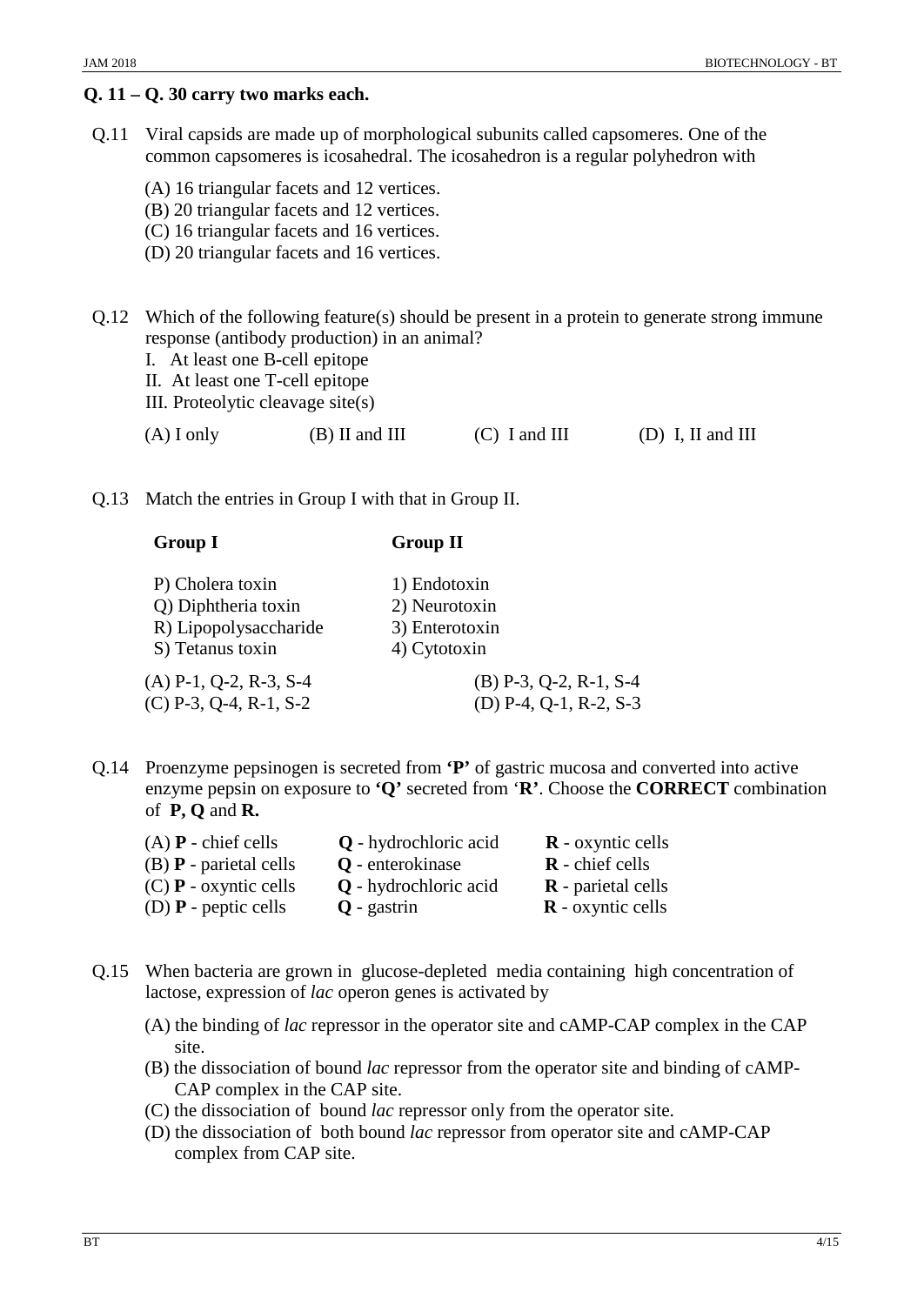Q.16 Match the hormones in Group I with their functions in Group II

| Group I                            | Group II                                                                  |
|------------------------------------|---------------------------------------------------------------------------|
| P) Aldosterone                     | 1) Stimulates the synthesis and secretion<br>of androgens from the testis |
| Q) Luteinizing hormone (LH)        | 2) Helps in the re-absorption of $Na+$ and<br>water from the kidney       |
| R) Atrial natriuretic factor (ANF) | 3) Increases the heart rate and the<br>strength of heart contraction.     |
| S) Epinephrine                     | 4) Causes dilation of blood vessels<br>and reduction of blood pressure    |
| $(A)$ P-2, Q-3, R-4, S-1           | $(B)$ P-2, Q-1, R-4, S-3                                                  |
| $(C)$ P-1, Q-2, R-3, S-4           | (D) $P-3$ , $Q-4$ , $R-2$ , $S-1$                                         |

Q.17 Match the entries in Group I with that in Group II

**Group I Group II**

| <b>OLVUP</b> 1            | OLVUP 11                 |  |
|---------------------------|--------------------------|--|
| P) Fehling's test         | 1) $α$ -Amino acid       |  |
| Q) Ninhydrin reaction     | 2) Reducing sugar        |  |
| R) Biuret reaction        | 3) Sulfhydryl group      |  |
| S) Nitroprusside reaction | 4) Peptide linkage       |  |
| $(A)$ P-1, Q-2, R-3, S-4  | $(B)$ P-3, Q-4, R-1, S-2 |  |
| $(C)$ P-2, Q-1, R-4, S-3  | (D) P-4, Q-1, R-2, S-3   |  |

Q.18 Match the entries in Group I with that in Group II

| <b>Group I</b>           | <b>Group II</b>           |  |
|--------------------------|---------------------------|--|
| P) Vitamin $B_1$         | $1)$ Co-enzyme A          |  |
| Q) Vitamin $B_2$         | 2) Flavin mononucleotide  |  |
| R) Vitamin $B_5$         | 3) Pyridoxal phosphate    |  |
| S) Vitamin $B_6$         | 4) Thiamine pyrophosphate |  |
| $(A)$ P-4, Q-3, R-2, S-1 | $(B)$ P-3, Q-1, R-4, S-2  |  |
| $(C)$ P-1, Q-2, R-3, S-4 | (D) P-4, Q-2, R-1, S-3    |  |

Q.19 If 
$$
\phi(x) = x^2
$$
 and  $\psi(x) = 2^x$ , then  $\psi(\phi(x))$  is  
\n(A)  $2^{x^2}$  (B)  $x^2$  (C)  $2^{2x}$  (D)  $x^{2x}$ 

Q.20 The number of three letter words, with or without meaning, which can be formed using letters of the word 'VIRUS' without repetition of letters is

| (A) 30 | $(B)$ 40 | (C) 60 | (D) $120$ |
|--------|----------|--------|-----------|
|        |          |        |           |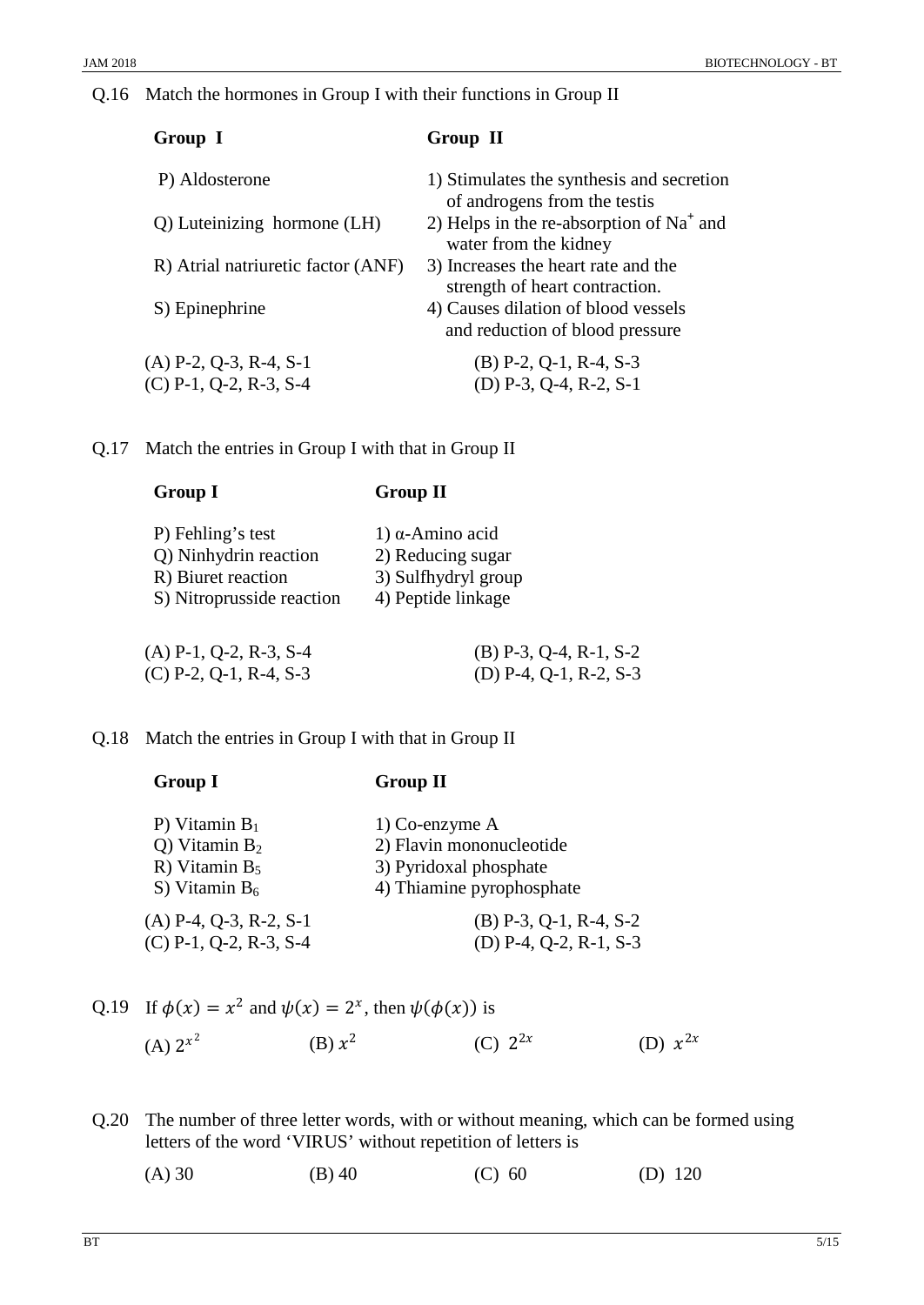- Q.21 What is the solution of  $\int x^2 \ln x dx$ ? Given *C* is an arbitrary constant.
	- (A)  $\frac{x^3}{3}$  ln  $x \frac{x^3}{9}$  $\frac{x^3}{9} + C$  (B)  $\frac{x^3}{3} \ln x + \frac{x^3}{9} + C$  $(C) - \frac{x^3}{9} \ln x + \frac{x^3}{9}$  $\frac{x^3}{9} + C$  (D)  $\frac{x^3}{9} \ln x - \frac{x^3}{3} + C$
- Q.22 The area of an equilateral triangle with sides of length  $\alpha$  is
	- $(A) \frac{\sqrt{3}}{4}$  $\alpha^2$  (B)  $\frac{\sqrt{3}}{2}\alpha^2$  (C)  $\frac{1}{2}\alpha^2$  (D)  $\frac{1}{\sqrt{2}}\alpha^2$
- Q.23 Nucleus of a radioactive material can undergo beta decay with half life of 4 minutes. Suppose beta decay starts with 4096 nuclei at  $t = 0$ , the number of nuclei left after 20 minutes would be
	- (A) 1024 (B) 128 (C) 512 (D) 256
- Q.24 Which one of the following shows the **CORRECT** relationship among velocity of light in a medium (v), permittivity of medium ( $\varepsilon$ ) and magnetic permeability of medium ( $\mu$ )?

(A) 
$$
v = \frac{1}{\mu \varepsilon}
$$
 \t(B)  $v = \frac{1}{(\mu \varepsilon)^2}$  \t(C)  $v = \frac{1}{(\mu \varepsilon)^{-2}}$  \t(D)  $v = \frac{1}{\sqrt{\mu \varepsilon}}$ 

- Q.25 A 30  $\mu$ F capacitor is connected to a 240 V, 50 Hz source. If the frequency of the source is changed from 50 Hz to 200 Hz, the capacitive reactance of the capacitor will
	- (A) increase by a factor of two.
	- (B) increase by a factor of four.
	- (C) decrease by a factor of four.
	- (D) decrease by a factor of two.
- Q.26 Match the entries in Group I (Mechanical system) with analogous quantities in Group II (Electrical system)

| <b>Group I</b>           | <b>Group II</b>                   |  |
|--------------------------|-----------------------------------|--|
| P) Mass                  | 1) Current                        |  |
| Q) Spring constant       | 2) Voltage                        |  |
| R) Displacement          | 3) Reciprocal capacitance         |  |
| S) Velocity              | 4) Charge                         |  |
|                          | 5) Inductance                     |  |
| $(A)$ P-3, Q-5, R-4, S-1 | $(B)$ P-5, Q-3, R-4, S-2          |  |
| $(C)$ P-3, Q-5, R-4, S-2 | (D) $P-5$ , $Q-3$ , $R-4$ , $S-1$ |  |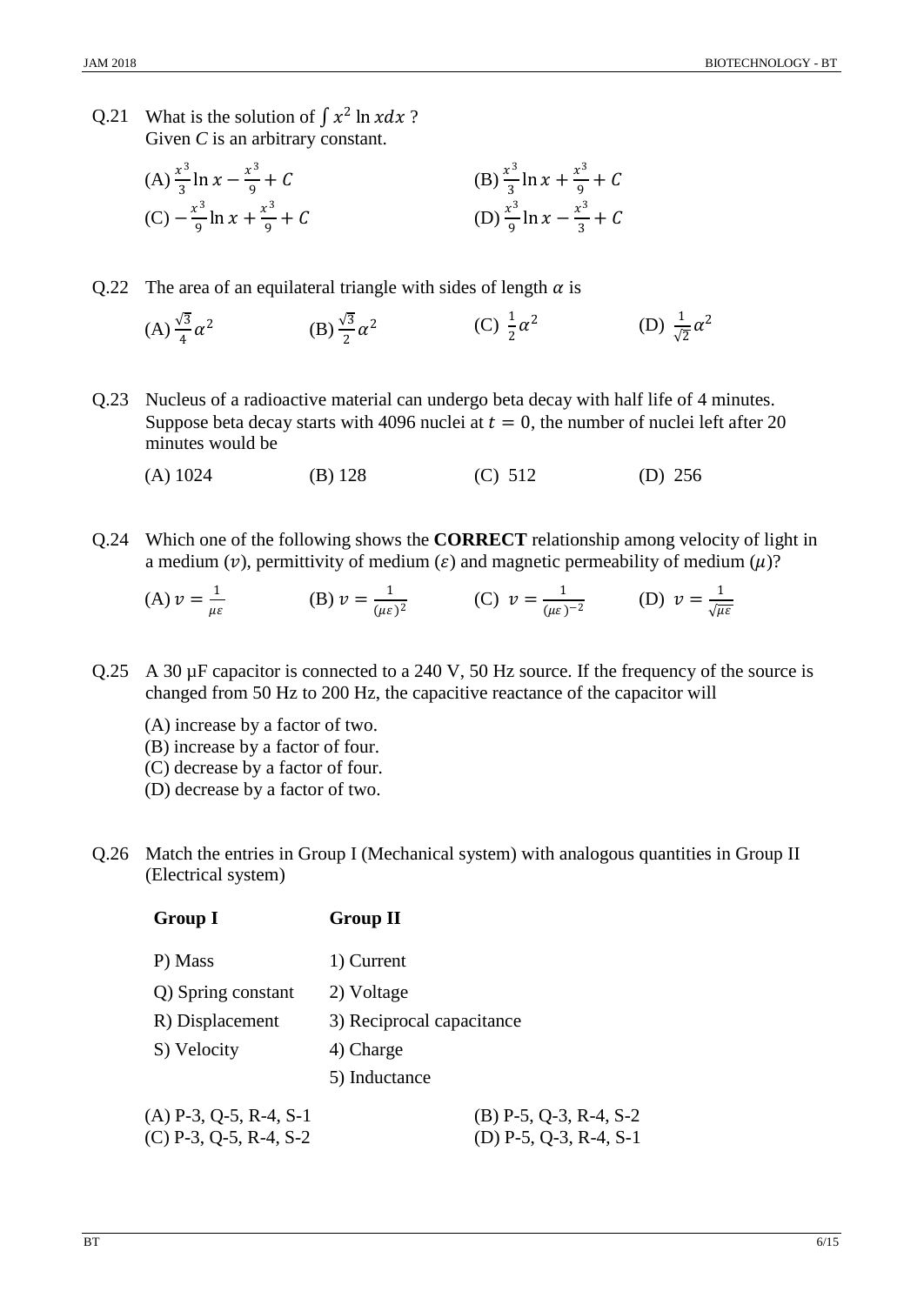

Q.27 The achiral molecules among the following (I, II, III and IV) are

Q.28 Match the entries in Group I with those in Group II

| <b>Group I</b>           | <b>Group II</b>                   |
|--------------------------|-----------------------------------|
| P) Proline               | 1) Artificial sweetener           |
| Q) Oxytocin              | 2) Cyclic amino acid              |
| R) Aspartame             | $3)$ $\beta$ -Lactam              |
| S) Penicillin            | 4) Peptide hormone                |
| $(A)$ P-2, Q-4, R-1, S-3 | $(B)$ P-3, Q-1, R-4, S-2          |
| $(C)$ P-4, Q-3, R-1, S-2 | (D) $P-2$ , $Q-1$ , $R-4$ , $S-3$ |

Q.29 Which one of the following statements is **CORRECT**?

(A)  $BF_3$  is a stronger Lewis acid than  $BI_3$ .

(B) CO and CN<sup>-</sup> are good  $\pi$ -accepting ligands.

(C) *cis*-Diamminedichloroplatinum (II) has zero dipole moment.

(D) Central atom in  $BCl<sub>3</sub>$  is  $sp<sup>3</sup>$  hybridized.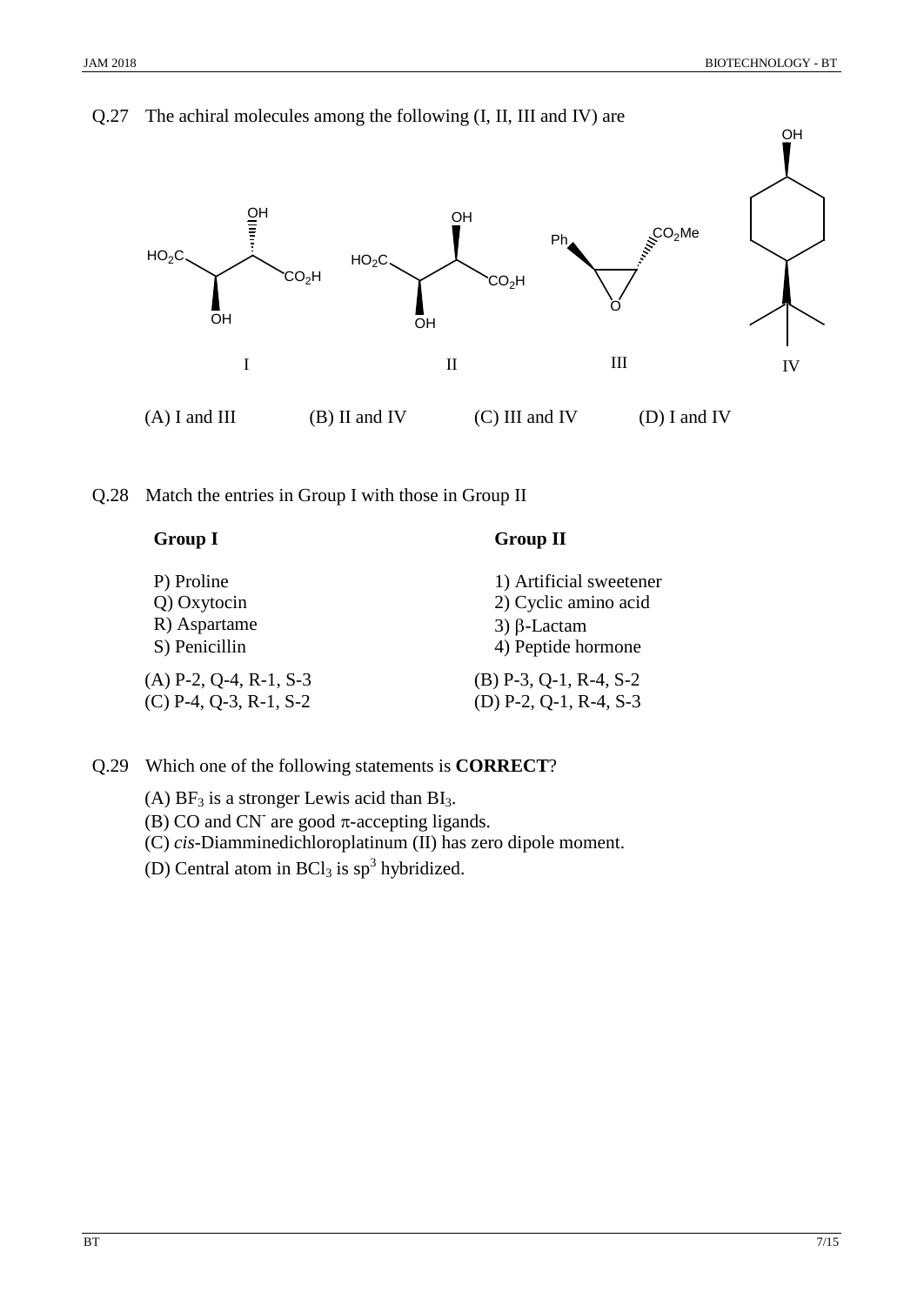Q.30 In the  ${}^{1}H$  NMR spectrum, which one of the following compounds will show a triplet?

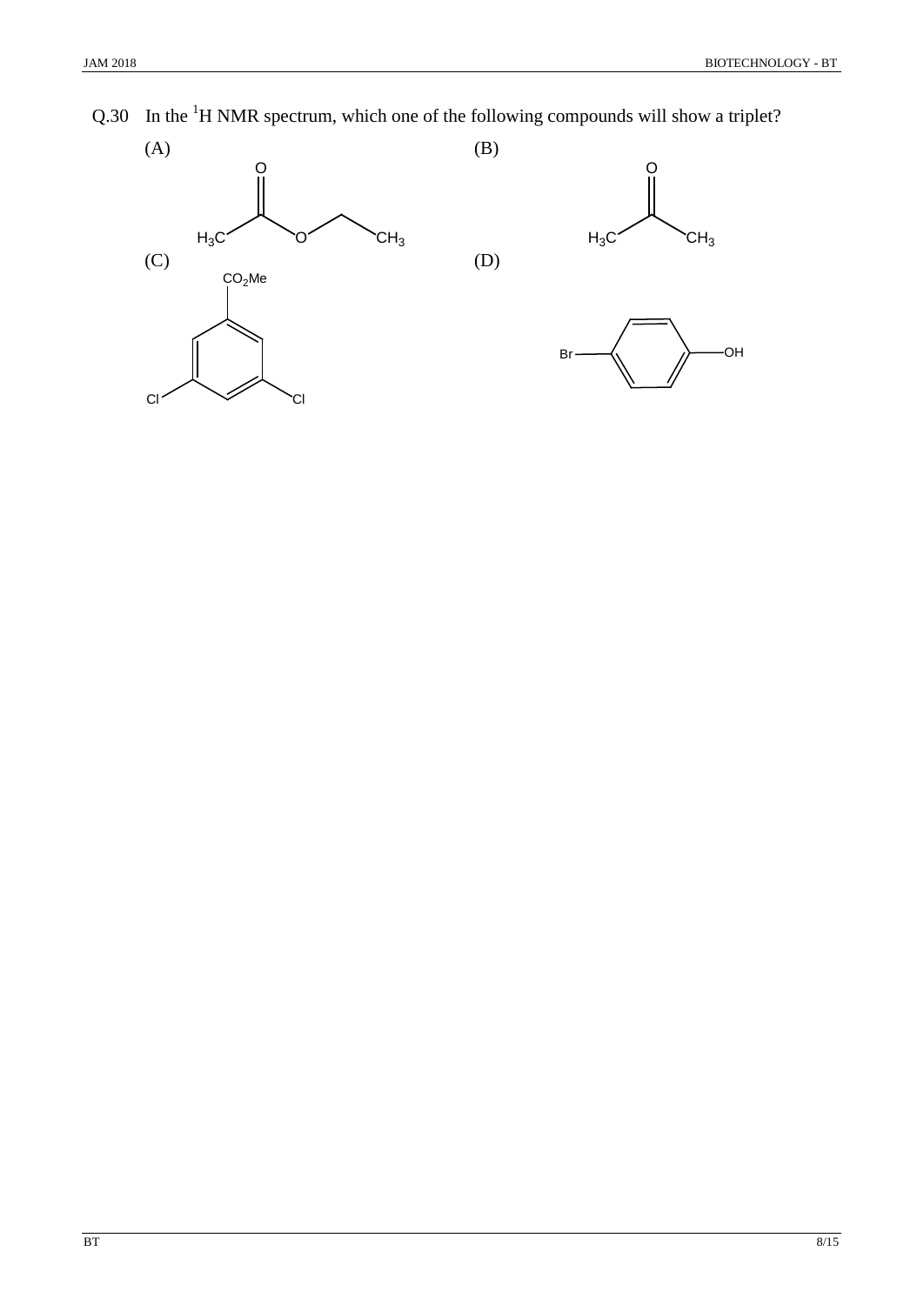### **SECTION - B**

#### **MULTIPLE SELECT QUESTIONS (MSQ)**

#### **Q. 31 – Q. 40 carry two marks each.**

- Q.31 Antibody binds to antigen in solution through
	-
	- (A) ionic interactions. (B) hydrogen bonds.
	- (C) van der Waals interactions. (D) hydrophobic interactions.
- 
- Q.32 Plasmid mediated antibiotic resistances in bacteria are acquired by
	- (A) hydrolysis by β-lactamase (penicillin resistance).
	- (B) expression of aminoglycoside modifying enzyme (kanamycin resistance).
	- (C) mutation in DNA gyrase (quinolone resistance).
	- (D) overproduction of dihydrofolate reductase (trimethoprim resistance).
- Q.33 Which of the following statements is/are **CORRECT** for G protein–coupled receptor (GPCR) mediated signaling?
	- (A) GPCRs contain seven membrane spanning regions.
	- (B) GPCRs are linked to heterotrimeric G protein consisting of  $\alpha$ ,  $\beta$  and  $\gamma$  subunits.
	- (C) In the absence of GPCR interacting ligand, α subunit of G protein is bound to GTP and complexed with βγ subunits.
	- (D) In the presence of GPCR interacting ligand, GTP is displaced from  $\alpha$  subunit of G protein by GDP, GDP bound α subunit dissociates from βγ dimer and activates the effector.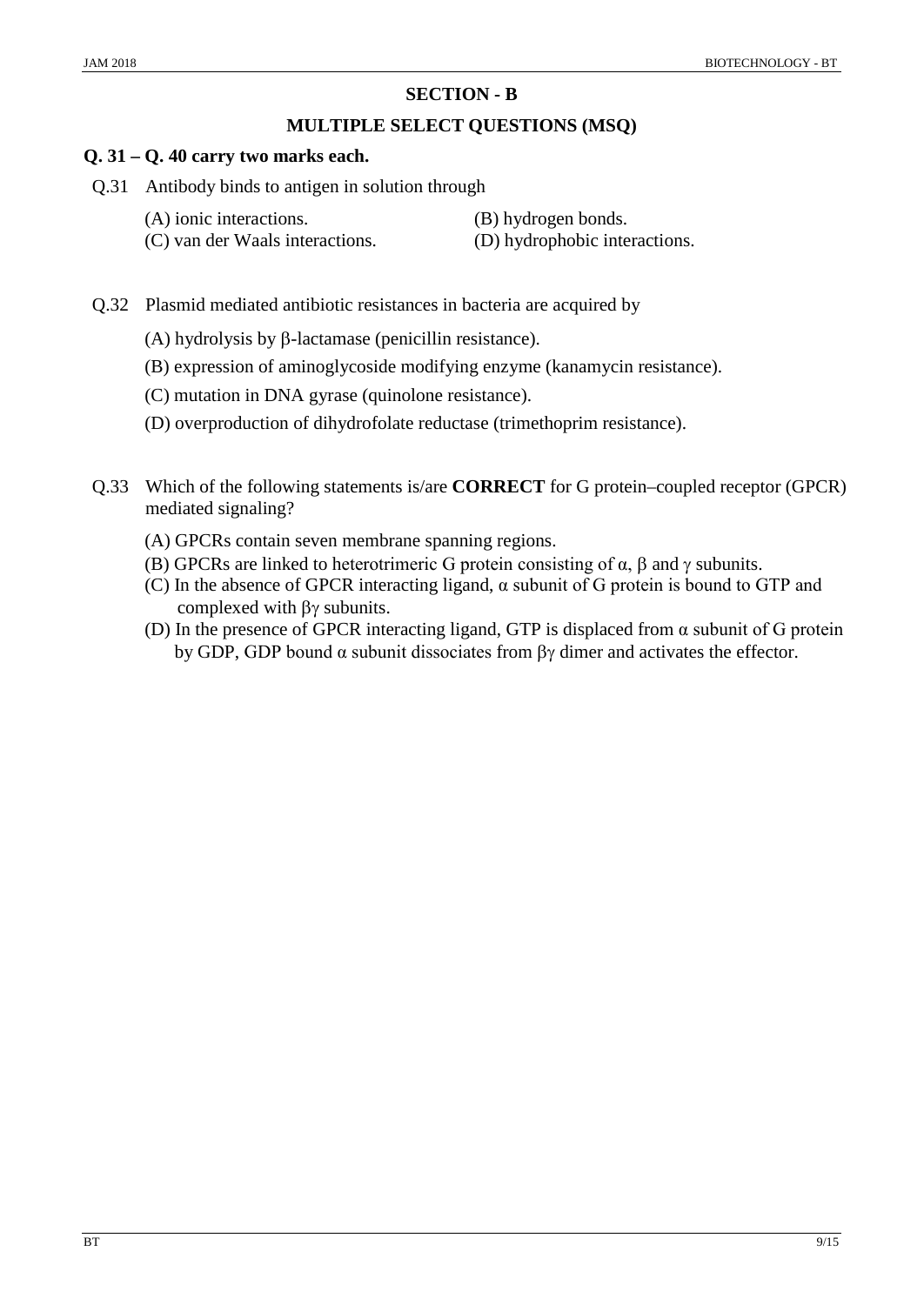Q.34 Glucose is incubated with enzymes of glycolytic pathway (except pyruvate kinase), gamma **32P**-ATP and unlabeled inorganic phosphate. Which of the following products is/are formed?



Q.35 In a double stranded DNA, which of the following ratios is/are always equal to 1? A, T, G and C denote the number of bases.

(A) (A+T)**/**(G+C) (B) (A+G)**/**(T+C) (C) A**/**G (D) (G+T)**/**(A+C)

Q.36 Consider the equation  $x^3 - 1 = 0$ . If one of the solutions to this equation is 1, the other solution(s) is/are

(A) 
$$
-\frac{1}{2} + \frac{\sqrt{3}}{2}i
$$
  
\n(B) i  
\n(C)  $-i$   
\n(D)  $-\frac{1}{2} - \frac{\sqrt{3}}{2}i$ 

- Q.37 Which of the following statements is/are **CORRECT** regarding self-inductance of a long solenoid having cross sectional area  $(A)$ , length  $(I)$  and having  $n$  turns per unit length filled with material of relative permeability  $\mu_r$ ?
	- (A**)** It depends on the geometry of solenoid.
	- (B) It does not depend on geometry of solenoid.
	- (C) It depends on cross sectional area of solenoid.
	- (D) It depends on relative permeability of the medium.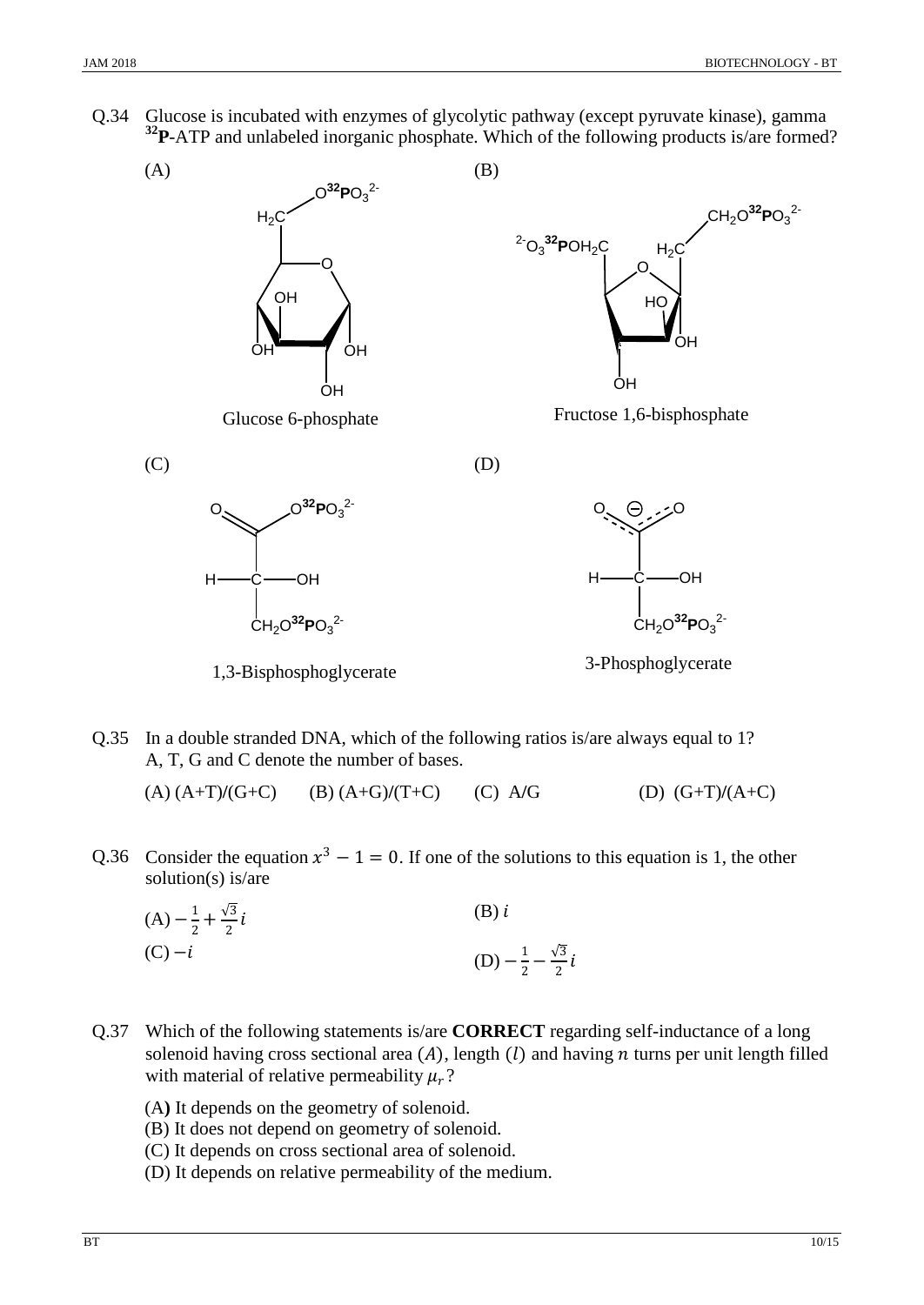Q.38 If an optician prescribes a corrective lens of power -2.0 D, the required lens

- (A) is a concave lens.
- (B) is a convex lens.
- (C) has a focal length of +50 cm.
- (D) has a focal length of -50 cm.

Q.39 Which of the following statements is/are **CORRECT**?

- (A) Absorption occurs at all wavelengths if light passes through a given solution.
- (B) The efficiency of a photochemical process is often expressed in terms of quantum yield.
- (C) The unit of molar extinction coefficient is litre mole<sup>-1</sup>cm.
- (D) The extent of absorption in a dilute solution would be the same if the concentration is doubled and the path-length of light passing through solution is halved.
- Q.40 Which of the following pairs of compounds can be distinguished by iodoform test performed in ammonium hydroxide?
	-
	- (C) CH<sub>3</sub>COCH<sub>3</sub> and C<sub>6</sub>H<sub>5</sub>COCH<sub>3</sub>

(A) CH<sub>3</sub>COCH<sub>3</sub> and C<sub>2</sub>H<sub>5</sub>OH (B) C<sub>2</sub>H<sub>5</sub>OH and CH<sub>3</sub>OH (C) CH<sub>3</sub>COCH<sub>3</sub> and C<sub>6</sub>H<sub>5</sub>COCH<sub>3</sub> (D) C<sub>6</sub>H<sub>5</sub>COCH<sub>3</sub> and C<sub>2</sub>H<sub>5</sub>OH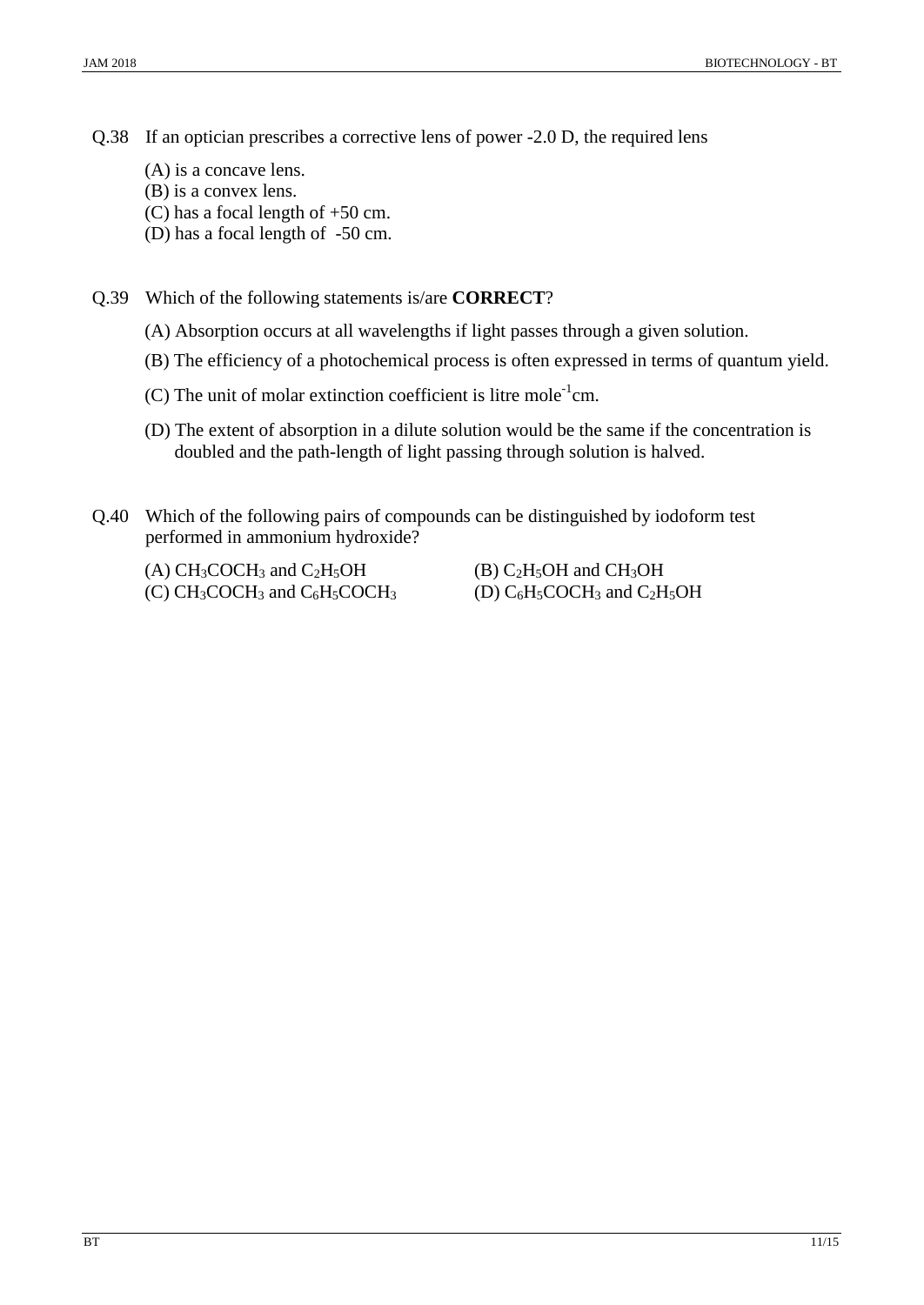## **SECTION – C**

#### **NUMERICAL ANSWER TYPE (NAT)**

#### **Q. 41 – Q. 50 carry one mark each.**

- Q.41 The total number of genetically different types of gametes that will be produced by a heterozygous plant carrying the genotypes AABbCc is \_\_\_\_\_\_\_\_.
- Q.42 A healthy individual has the cardiac output of 5.5 L and heart rate of 72 beats per minute. The stroke volume of the individual is \_\_\_\_\_\_\_\_\_\_ mL.
- Q.43 Both strands of a DNA molecule are labeled with radioactive thymidine and are allowed to duplicate in an environment containing non-radioactive thymidine. The number of DNA molecules that will contain radioactive thymidine after three duplications is \_\_\_\_\_\_\_\_\_.
- Q.44 The number of cycles required for complete degradation of Palmitic acid (16 Carbon) by  $\beta$ -oxidation is \_\_\_\_\_\_\_\_\_.
- Q.45 The value of  $\log_n 4^{-16}$  is  $-32$ . The value of *n* is \_\_\_\_\_\_\_\_.

Q.46 The determinant of the matrix 
$$
\begin{bmatrix} 1 & 3 & 0 \\ 2 & 6 & 4 \\ -1 & -1 & 2 \end{bmatrix}
$$
 is \_\_\_\_\_\_\_.

Q.47 The equivalent capacitance of following assembly of capacitors is **\_\_\_\_\_\_\_\_** µF.

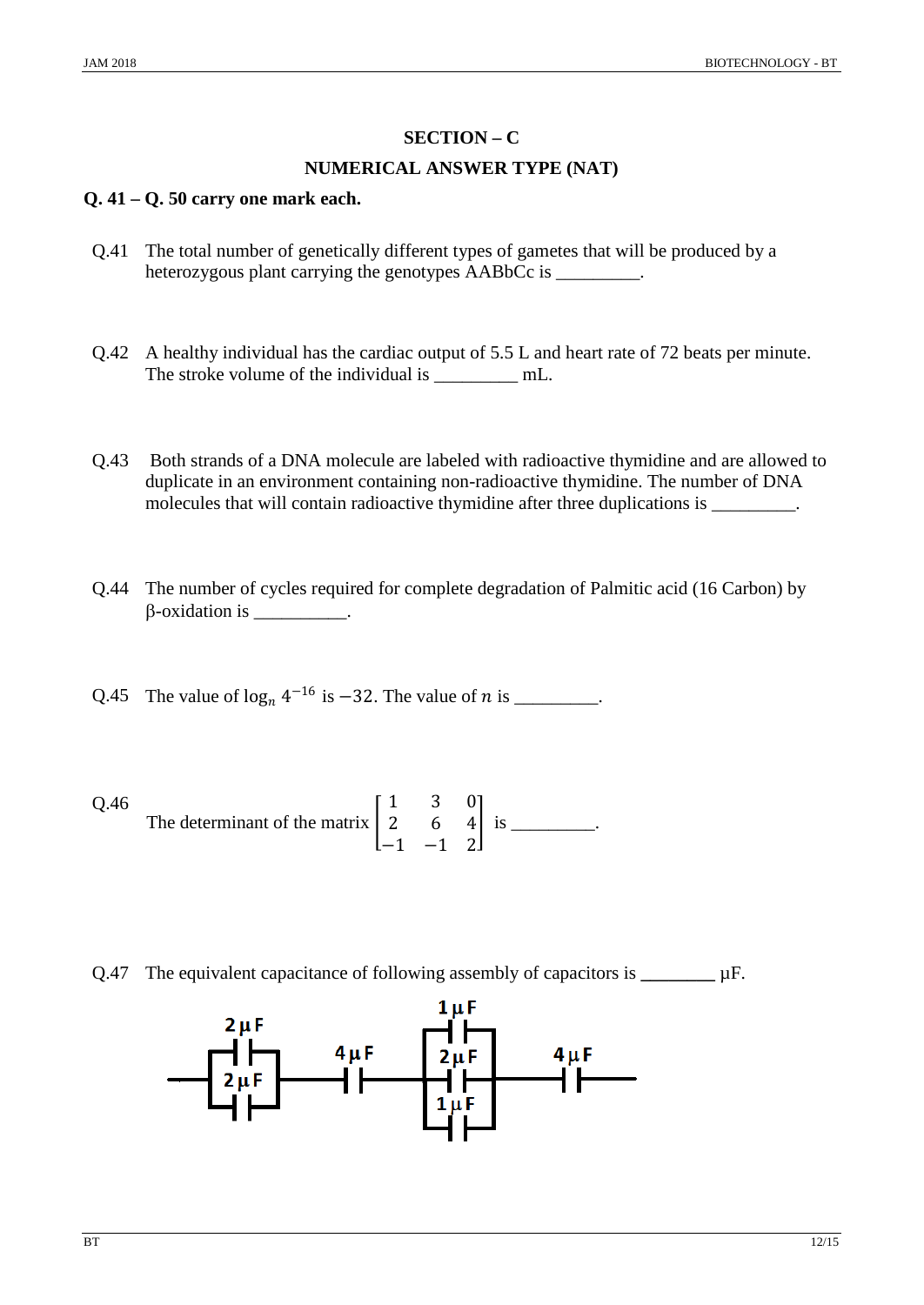Q.48 The stability of the following carbocation arises from hyperconjugation with \_\_\_\_\_\_\_\_\_ number of hydrogen atoms.



- Q.49 Oxidation state of Fe in the complex  $K_3[Fe(CN)_5NO]$  is  $(+)$  \_\_\_\_\_\_\_\_\_\_\_.
- Q.50 The mechanism of the following reaction involves the formation of a \_\_\_\_\_\_\_\_\_\_\_\_ membered ring.

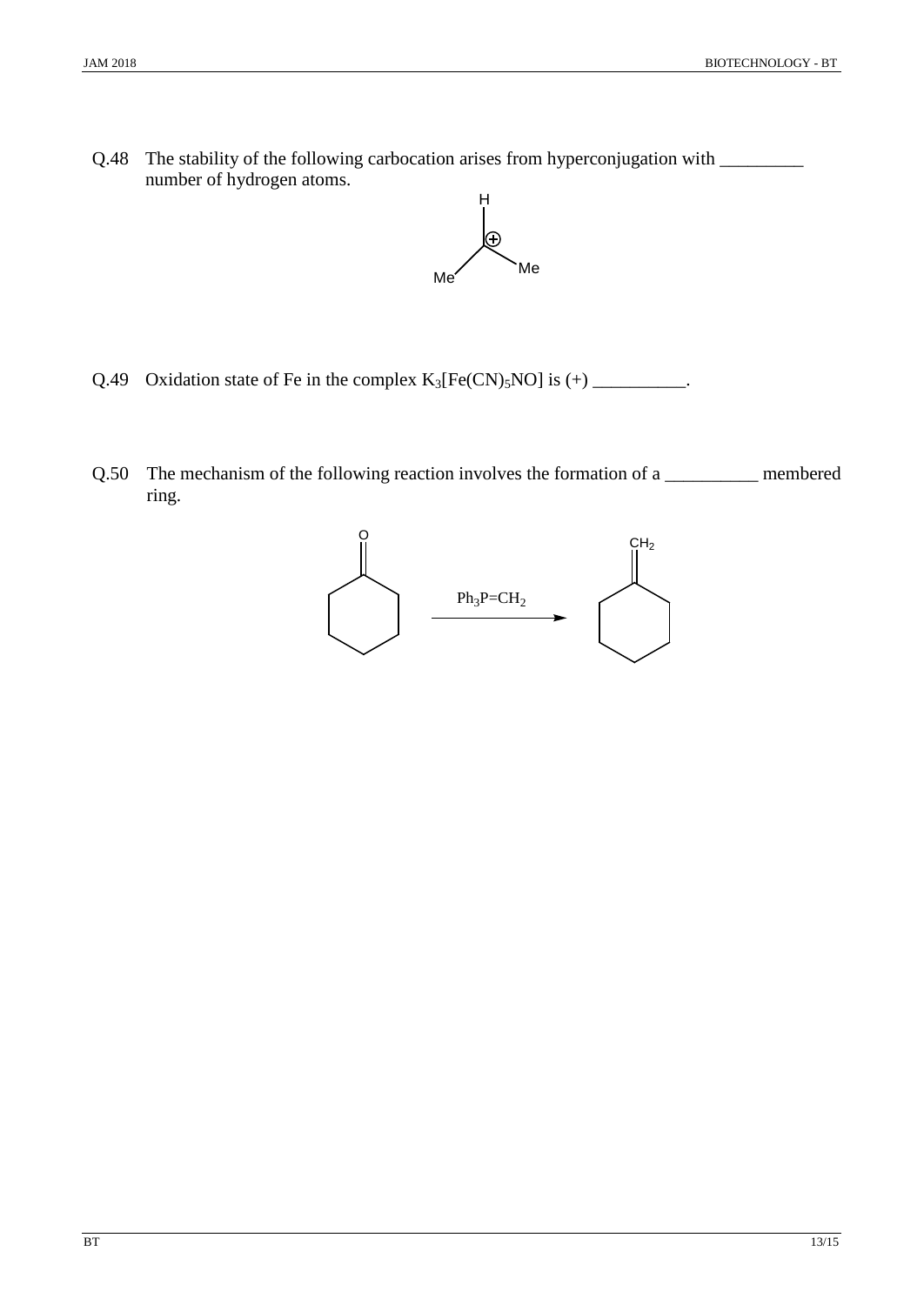#### **Q. 51 – Q. 60 carry two marks each.**

\_\_\_\_\_\_\_\_\_\_\_.

- Q.51 The concentration of a purified enzyme is 10 mg/mL. Ten microlitres of the enzyme solution in a total reaction volume of 1 mL catalyses the formation of 20 nanomoles of product in one minute under optimum conditions. The specific activity of the enzyme is \_\_\_\_\_\_\_\_\_\_ unit/mg.
- Q.52 A 100 nucleotide-long single stranded poly-(A) is synthesized from adenosine monophosphate (AMP) at physiological pH. (Atomic mass of  $C = 12$ ,  $H = 1$ ,  $O = 16$ ,  $P = 31$ ; at physiological pH, Molecular mass of  $AMP = 345$ ).

The molecular mass of the resulting poly- $(A)$  at physiological pH is  $\frac{1}{\sqrt{2\pi}}$ .

- Q.53 If a colour-blind woman marries a normal man, the chance that their boy child will be colour-blind is \_\_\_\_\_\_\_\_%.
- Q.54 For a 0.1 M aqueous solution of lysine, the pH at which it carries no net charge is

(pK<sub>a</sub> values for:  $\alpha$ -carboxylic group = 3.1,  $\alpha$ -amino group = 8.0,  $\epsilon$ -amino group = 10.8)

Q.55 For  $a =$  \_\_\_\_\_\_\_, the following simultaneous equations have an infinite number of solutions:

$$
10x + 13y = 6
$$
  

$$
ax + 32.5y = 15
$$

- Q.56 If A and B are events such that  $P(A) = 0.3$ ,  $P(B) = 0.2$  and  $P(A \cup B) = 0.45$ , the value of  $P(A \cap \overline{B})$  is \_\_\_\_\_\_\_\_\_\_\_.
- Q.57 An ultrasound signal of frequency 50 KHz is sent vertically down into a medium. The signal gets reflected from a depth of 25 mm and returns to source 0.00005 seconds after it is emitted. The wavelength of the ultrasound signal in that medium is \_\_\_\_\_\_\_\_ cm.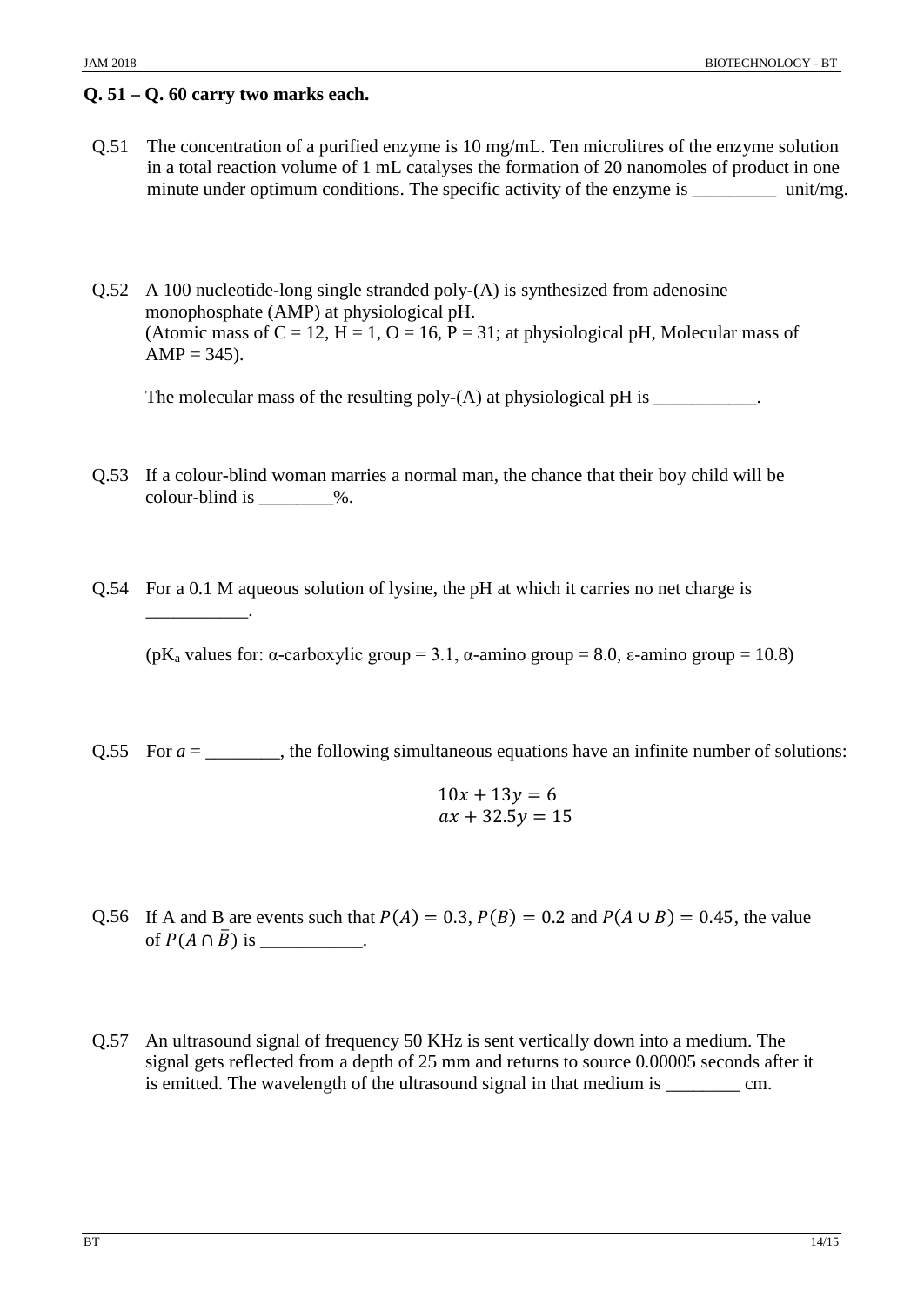$\overline{\phantom{a}}$  .

Q.58 The relationship between the applied force  $F(X)$  (in Newton) on a body and its displacement X (in metre) is given below. The total amount of work done in moving the body from X = 0 to X = 4 m is \_\_\_\_\_\_\_\_\_\_\_ Joule.



Q.59 The number of axial C-H bond(s) in the major product (**P**) of the given reaction is



Q.60 A first order reaction is 87.5% complete at the end of 30 minutes. The half-life of the reaction is \_\_\_\_\_\_\_\_\_\_ minute(s).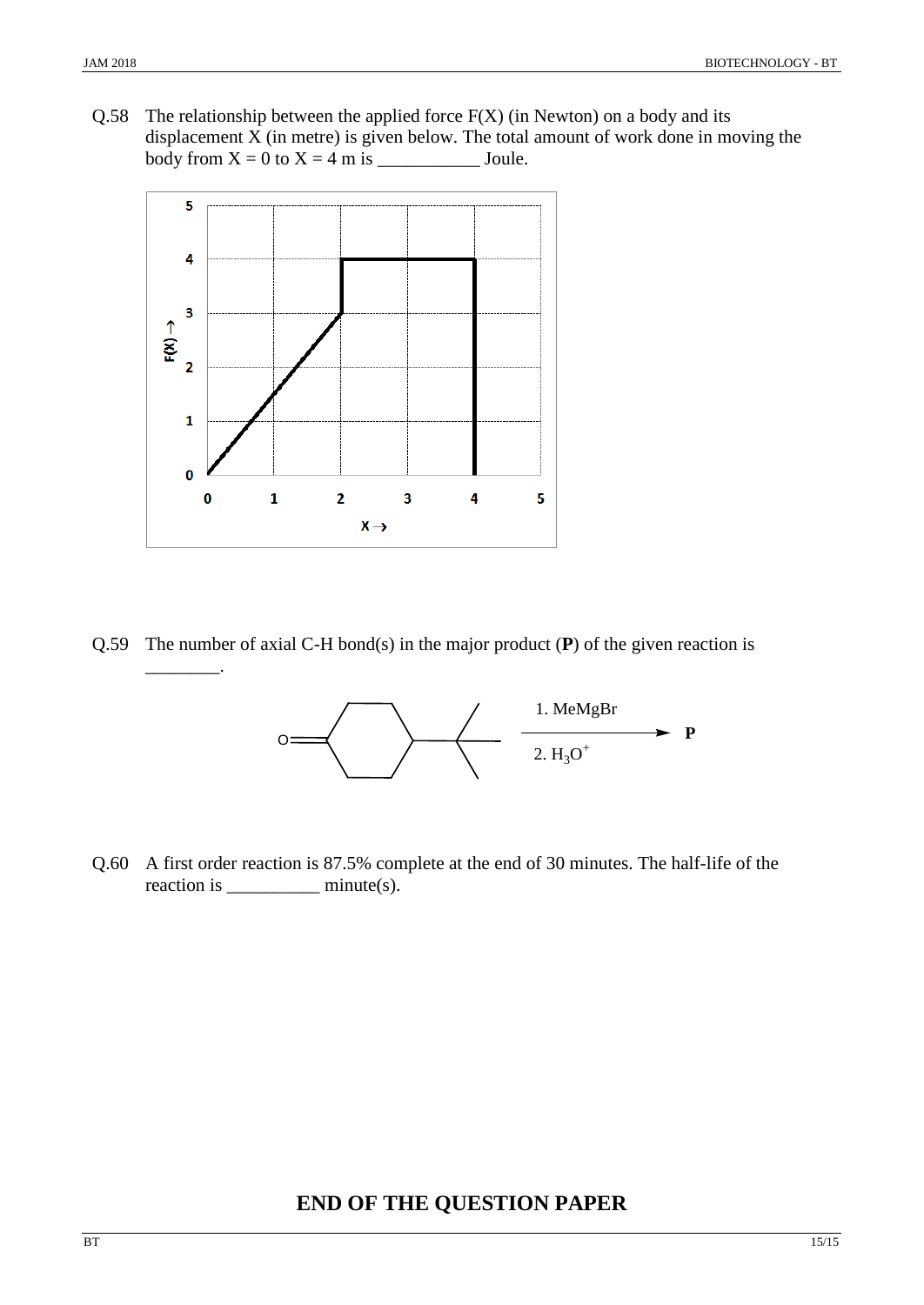| <b>Paper Code: BT</b>   |                              |                |                |  |
|-------------------------|------------------------------|----------------|----------------|--|
| Q. No                   | <b>Question</b><br>Type (QT) | <b>Section</b> | Key/Range (KY) |  |
| $\mathbf{1}$            | <b>MCQ</b>                   | A              | A              |  |
| $\overline{2}$          | <b>MCQ</b>                   | А              | $\mathsf C$    |  |
| 3                       | <b>MCQ</b>                   | A              | $\mathsf C$    |  |
| 4                       | <b>MCQ</b>                   | А              | D              |  |
| 5                       | <b>MCQ</b>                   | A              | Β              |  |
| 6                       | <b>MCQ</b>                   | A              | B              |  |
| $\overline{\mathbf{z}}$ | <b>MCQ</b>                   | А              | C              |  |
| 8                       | <b>MCQ</b>                   | A              | $\sf A$        |  |
| 9                       | <b>MCQ</b>                   | A              | $\mathsf C$    |  |
| 10                      | <b>MCQ</b>                   | A              | D              |  |
| 11                      | <b>MCQ</b>                   | А              | B              |  |
| 12                      | <b>MCQ</b>                   | A              | D              |  |
| 13                      | <b>MCQ</b>                   | A              | $\mathsf C$    |  |
| 14                      | <b>MCQ</b>                   | А              | Α              |  |
| 15                      | <b>MCQ</b>                   | A              | B              |  |
| 16                      | <b>MCQ</b>                   | A              | B              |  |
| 17                      | <b>MCQ</b>                   | А              | $\mathsf C$    |  |
| 18                      | <b>MCQ</b>                   | А              | D              |  |
| 19                      | <b>MCQ</b>                   | А              | A              |  |
| 20                      | <b>MCQ</b>                   | А              | $\mathsf C$    |  |
| 21                      | <b>MCQ</b>                   | A              | A              |  |
| 22                      | <b>MCQ</b>                   | A              | A              |  |
| 23                      | <b>MCQ</b>                   | А              | B              |  |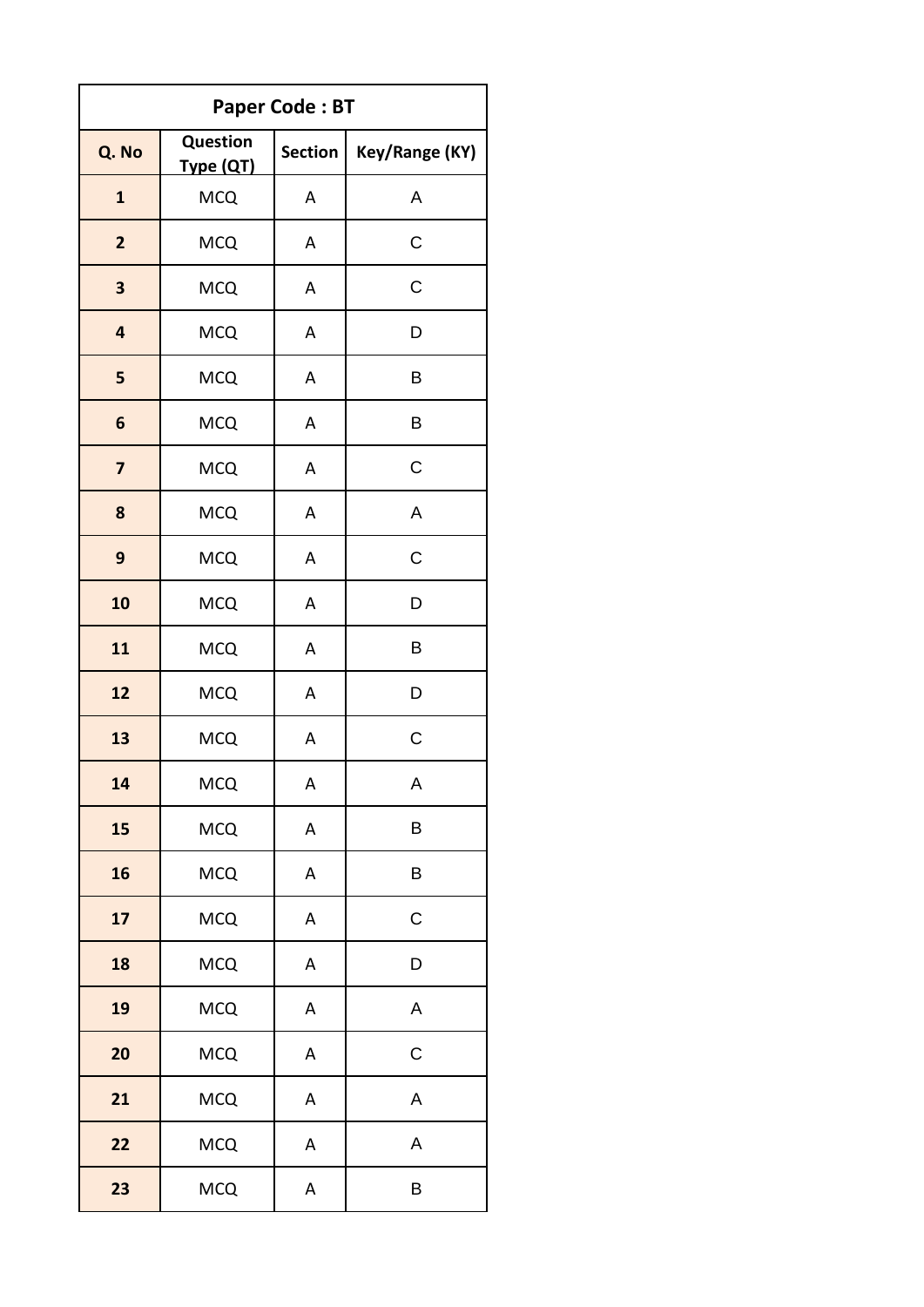| <b>Paper Code: BT</b> |                       |                |                  |
|-----------------------|-----------------------|----------------|------------------|
| Q. No                 | Question<br>Type (QT) | <b>Section</b> | Key/Range (KY)   |
| 24                    | <b>MCQ</b>            | Α              | D                |
| 25                    | <b>MCQ</b>            | Α              | C                |
| 26                    | <b>MCQ</b>            | A              | D                |
| 27                    | <b>MCQ</b>            | A              | D                |
| 28                    | <b>MCQ</b>            | А              | A                |
| 29                    | <b>MCQ</b>            | A              | B                |
| 30                    | <b>MCQ</b>            | A              | A                |
| 31                    | <b>MSQ</b>            | B              | A, B, C, D       |
| 32                    | <b>MSQ</b>            | В              | A, B             |
| 33                    | <b>MSQ</b>            | B              | A,B              |
| 34                    | <b>MSQ</b>            | В              | A, B, D          |
| 35                    | <b>MSQ</b>            | В              | B, D             |
| 36                    | <b>MSQ</b>            | В              | A, D             |
| 37                    | <b>MSQ</b>            | В              | A, C, D          |
| 38                    | <b>MSQ</b>            | B              | A, D             |
| 39                    | <b>MSQ</b>            | B              | B, D             |
| 40                    | <b>MSQ</b>            | B              | A, D             |
| 41                    | <b>NAT</b>            | С              | 4.0 to 4.0       |
| 42                    | <b>NAT</b>            | C              | 76 to 77         |
| 43                    | <b>NAT</b>            | C              | 2.0 to 2.0       |
| 44                    | <b>NAT</b>            | $\mathsf{C}$   | 7.0 to 7.0       |
| 45                    | <b>NAT</b>            | $\mathsf{C}$   | 2.0 to 2.0       |
| 46                    | <b>NAT</b>            | C              | $-8.1$ to $-7.9$ |